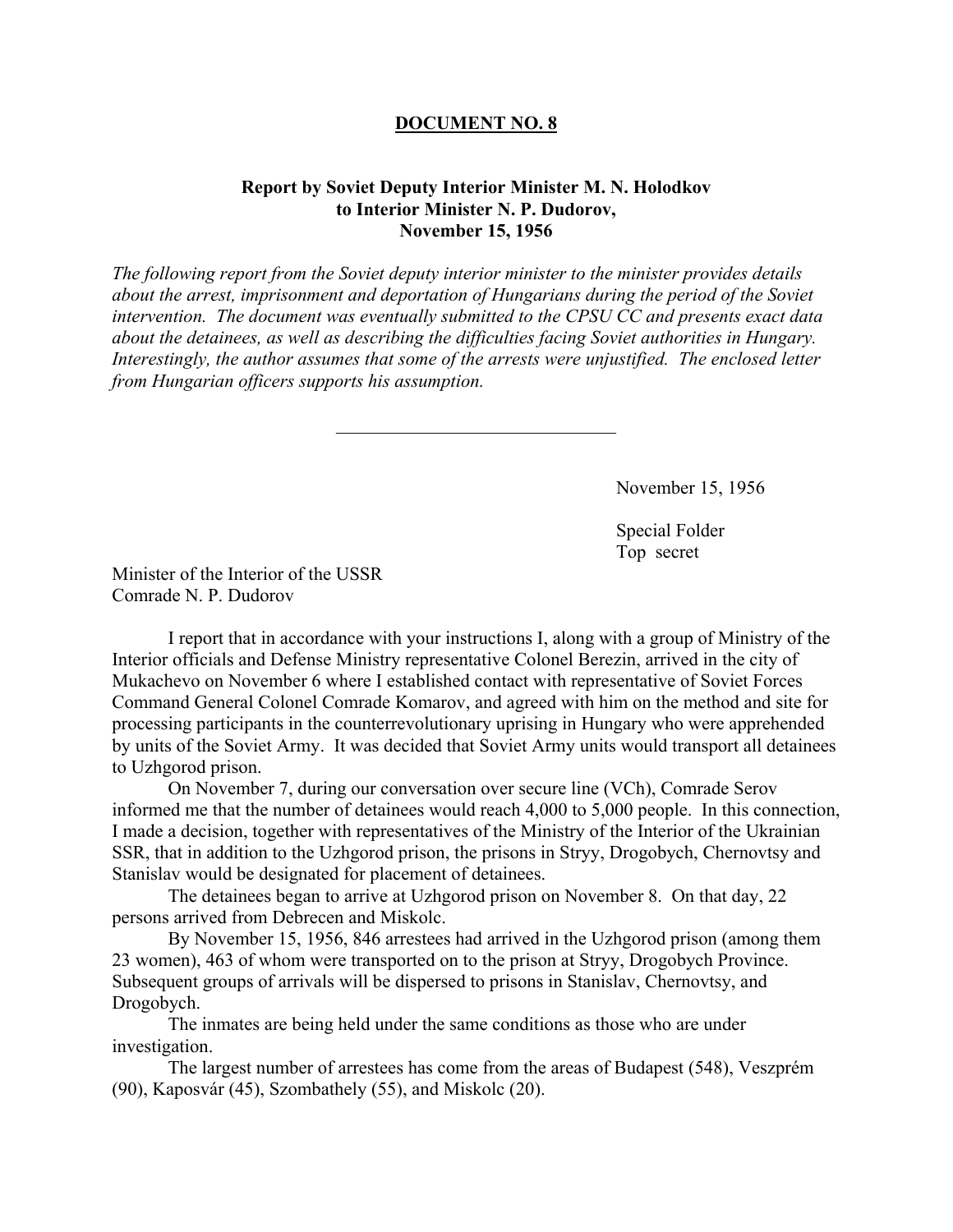Among the arrestees are a substantial number of Hungarian Workers'Party members servicemen of the Hungarian Army, and the student youth, as well as 68 underaged persons born between 1939 and 1942, including 9 girls. No excesses were registered during the processing of arrestees.

It is necessary to note that we do not have properly issued documents for a large number of arrestees. The materials that we have are mostly brief notes issued by local Hungarian authorities, the counterintelligence organs of the Soviet Army, reports of the military, or lists that mention only identifying [ustanovochnykh] information about the detainees.

Many of those arrested asked us why they, Hungarian citizens, found themselves on the territory of the Soviet Union. They claimed that they did not speak out against either the Hungarian Revolutionary Workers' and Peasants' Government, or the Soviet troops.

Hungarian Army servicemen Mihály Szepesi and László Szőlősi presented us with a letter (copy attached), in which they assert that they were honest Communists, and were very disappointed that they could not actively fight for the government of János Kádár at such a difficult time for Hungary.

Hungarian Army Lieutenant György Vig, brought in from Miskolc, stated that he did not take part in the uprising. In his capacity as interpreter for one of Hungarian Army units before his arrest, he maintained connections with the command of units of the Soviet Army, and on orders of his commanders assisted in their movement around the territory of Miskolc. He said that other Hungarians held in the same prison cell with him, in particular Rudolf Földvári (member of the Central Committee of the HWP), deputy of the Parliament, first secretary of the Borsod County Committee of the HWP) were supporters of János Kádár and friends of the Soviet Union, that their arrest was a mistake, and that Soviet comrades would be looking carefully at their cases and they would be rehabilitated. (Rudolf Földvári was sent to Debrecen according to Comrade I. A. Serov's instructions).

Among those brought to the Uzhgorod prison from Szolnok, there was the chief physician of the city clinic András Sebyk [Sebõk], who was detained (according to the record) as an active participant in the riots, who spoke at a rebel rally with a proposal to appeal to the United States and the United Nations for help.

In a conversation with us, he reiterated his speech at the meeting, and stated that he was pursuing the sole purpose of dissuading a great crowd of agitated people gathered in the city square from mounting an armed uprising against units of the Soviet Army, which had surrounded and disarmed the Hungarian Army unit deployed in the city.

On November 13, 1956, András Sebyk was released from prison and sent back to Hungary.

Other inmates also proclaimed their innocence and asked that their cases be considered as soon as possible.

It is clear from our conversations with arrestees, and also from the fact that there are no properly prepared arrest documents for many of them--and in many cases not even lists of names--that Soviet Army units have to work in very difficult and complex conditions in locating and detaining the participants in the riots.

Stories of Soviet Army officers who have brought arrestees to Uzhgorod are evidence of that.

Having accompanied a group of arrestees from Debrecen and Miskolc, Counterintelligence officer Captain Zlygostev told us that when he personally took part in an operation to arrest rebels he had to face situations in a number of villages where there was such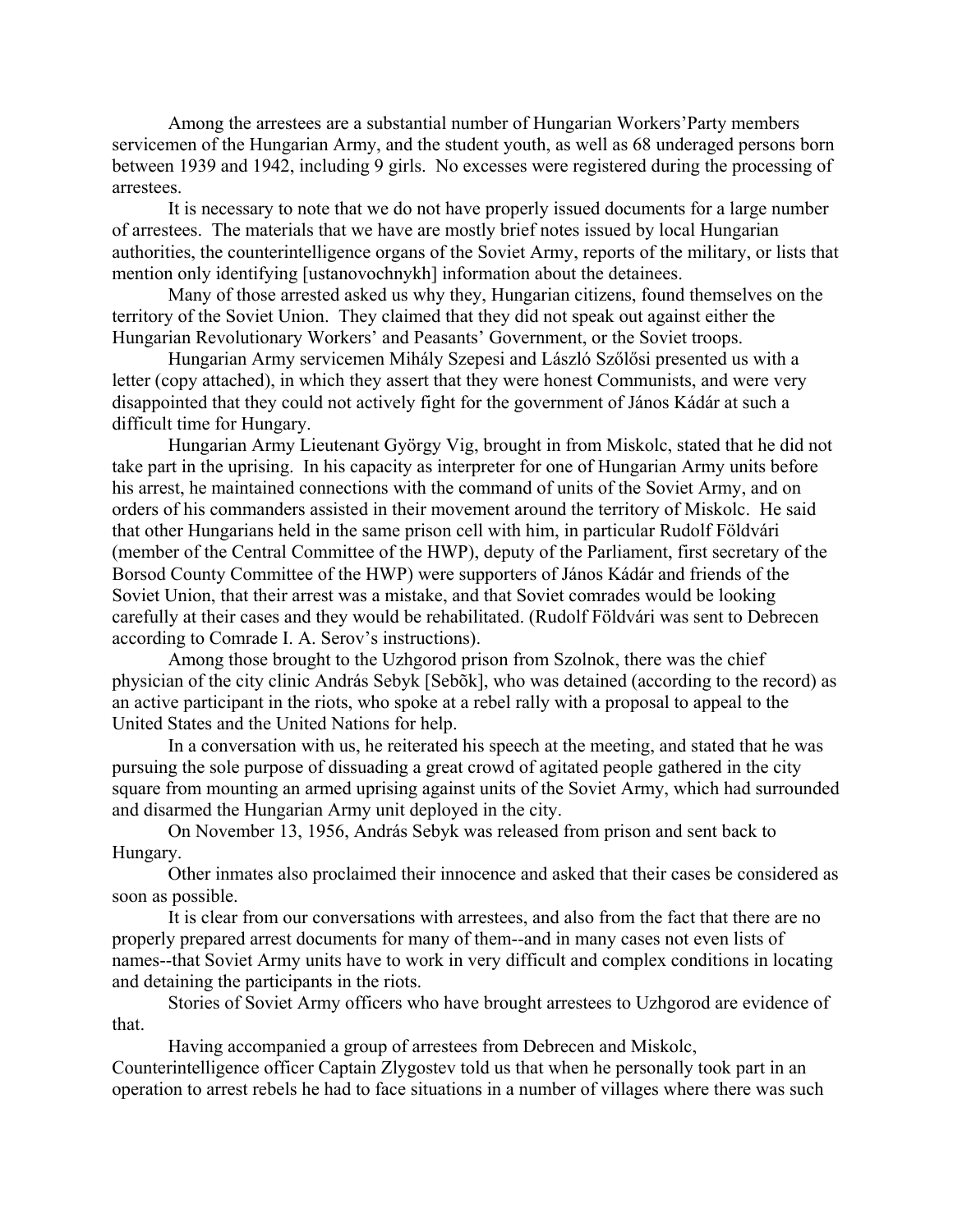an absence of authority that there was nobody to ask who, among the local residents, had taken part in the counterrevolutionary activities.

The information cited above, and also the presence of underaged persons between 14 and 17 years of age, among them girls, gives grounds to suppose that there could have been some unjustified arrests.

It seems necessary to send responsible and competent officials (maybe even Hungarian ones), who would be able to quickly consider the cases of all imprisoned persons and release those who were arrested without sufficient grounds, to locations where arrested Hungarian citizens are being held.

This is even more necessary because, as is clear from the cable addressed to you from Minister of the Interior of the Ukrainian SSR Comrade Brovkin from November 15 of this year, the arrestees are demanding that consideration of their cases be expedited and are expressing their dissatisfaction with their imprisonment, while only eight investigators of the KGB and prosecutors office are currently investigating their cases.

Many inmates appealed to us and to the prison administration with requests to inform their relatives of their fate, to bring to their notice that they are alive, because, according to the inmates' statements, at the moment of their arrest rumors were spreading among the population to the effect that arrestees were being taken to Siberia, or to be executed.

The inmates also request that they be allowed to read newspapers and listen to the radio. Some of them are expressing dissatisfaction with the food.

Upon arrival, I issued orders to switch all arrestees to food norm No. 2, i.e. the same as for inmates serving a sentence [*srochnykh zaklyuchennykh*], along with a ration of tobacco, and also to trade the Forints that were confiscated from them for Soviet currency at the established exchange rate, as well as to give arrestees an opportunity to purchase first priority items (soap, toothbrushes, tooth powder, etc.) in the prison shop.

In addition, I would consider the following to be expedient:

1. To allow arrestees to read Hungarian newspapers published under the control of the Hungarian Revolutionary Workers' and Peasants' Government. In this connection, to organize delivery of such newspapers to the prisons via the Soviet Forces Command in Hungary.

2. To introduce proposals to the Hungarian government that the Hungarian authorities inform relatives of arrestees that the latter were detained by the Hungarian authorities and remain in good health (without mentioning where they are being detained).

3. The organs of internal affairs should transport Hungarian citizens who have been released and are subject to return to their homeland to the border checkpoint at Chop; from there they should be transferred to representatives of the Hungarian regime, in connection with which, the Soviet Forces Command should be required to work out an agreement with the government of the Hungarian People's Republic regarding the method for processing those persons by the Hungarian authorities in Chop, and their transportation to their final destinations.

Holodkov

[*Source: APRF, F. 3, Op. 64, D. 486, Ll. 30-37. TsKhSD, F. 89, Op. 45, D. 46. Published in Russian in* Sovietskii Soyuz i vengerskii krizis, 1956 goda: Dokumenty, *edited and compiled by E. D. Orekhova, Vyacheslav T. Sereda and Aleksandr. S. Stykhalin*